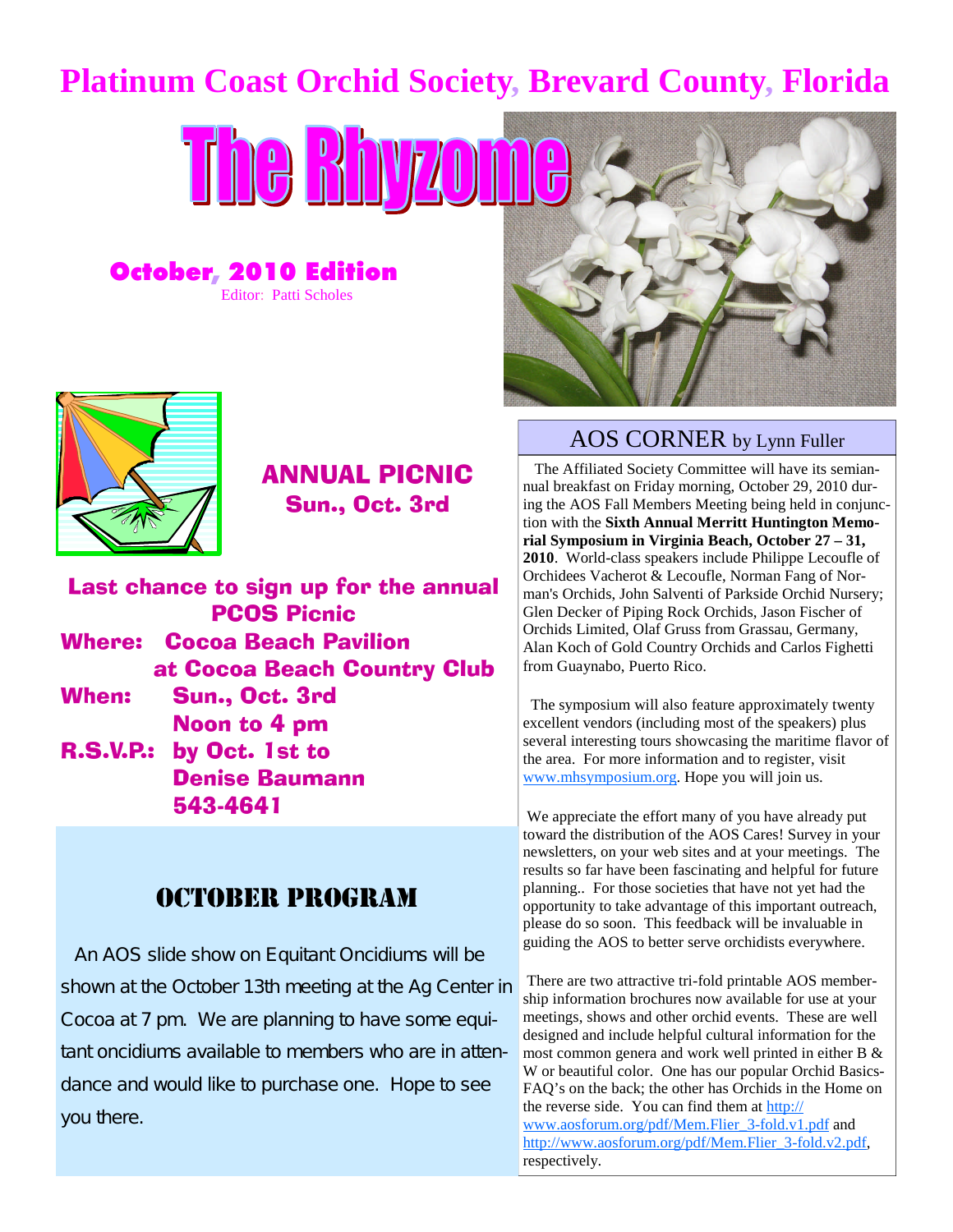## Back to Basics

The program at our Back to Basics meeting was very informative. Many thanks to Sally Pancoast for the presentation and for giving us a chance to pick up a *purpurata*. Anyone interesting in translating the abbreviations on their tags, might find the following website helpful:

http://www.rhs.org.uk/RHSWebsite/files/ 87/ 87be8b1e-908e-4e04-9ee6-30c438354458.pdf

In the Dec. 2009 AOS Magazine, there is an interesting story about the Angraecum sesquipedale, which we discussed during the slide show. It is sometimes called the Star of Bethlehem. If you are interested in this species, you can check to see if Jim may have some blooming.



C. Li Ying Hua 'Bourdette'



Deepest sympathy to John Hicks on the passing of his brother.

#### Water Quality and Orchids **By Craig Helpling**

One of the most ideal sources of water for orchids is rain water. If you grow orchids outdoors – under trees, in a pool enclosure or screened lanai, or in a shade house – you probably know how well orchids respond to a good rain. After all, species and natural hybrids survive in the native habitat with only rain, dew and humidity supplying the needed moisture. But rain provides more than just water.

Rain is good for orchids, but not because it is a "pure" source of water. If distilled water can be considered as pure, containing no dissolved solids or nutrients, rain by comparison is quite the opposite. Rain water is usually 'soft', containing only low levels of dissolved solids, and that can help leach out any excessive fertilizer salts that tend to build up. But besides containing small levels of micronutrients, rain can also contain some of the fundamental primary nutrients required by all plants.

The atmosphere is composed chiefly of dinitrogen gas,  $N_2$ . This combination of two nitrogen atoms is very stable, with strong molecular bonds. However, the forces holding the nitrogen atoms together are no match for another natural phenomenon, lightning. The power in a lightning bolt literally splits the dinitrogen gas molecules apart, creating nitrite, nitrate and ammonia. These components are picked up by the condensing moisture, becoming part of the rain. This natural process becomes one of nature's ways of fertilizing plants, including our outdoor-grown orchids.

But, the problem we face is the timing of the rains. We seem to get too much or too little to fit our preferred cultural practices. So, how can you make use of rain water on your schedule? A rain barrel is the simplest answer. Positioned to receive rain running off the roof of the house, rain barrels can collect and store the water for your use. Except during prolonged drought periods, this stored rain water can be used for general irrigation, or as a source of good water to mix with your fertilizer program. A delivery system, such as a pump sprayer or electric pump, is needed to water your orchids.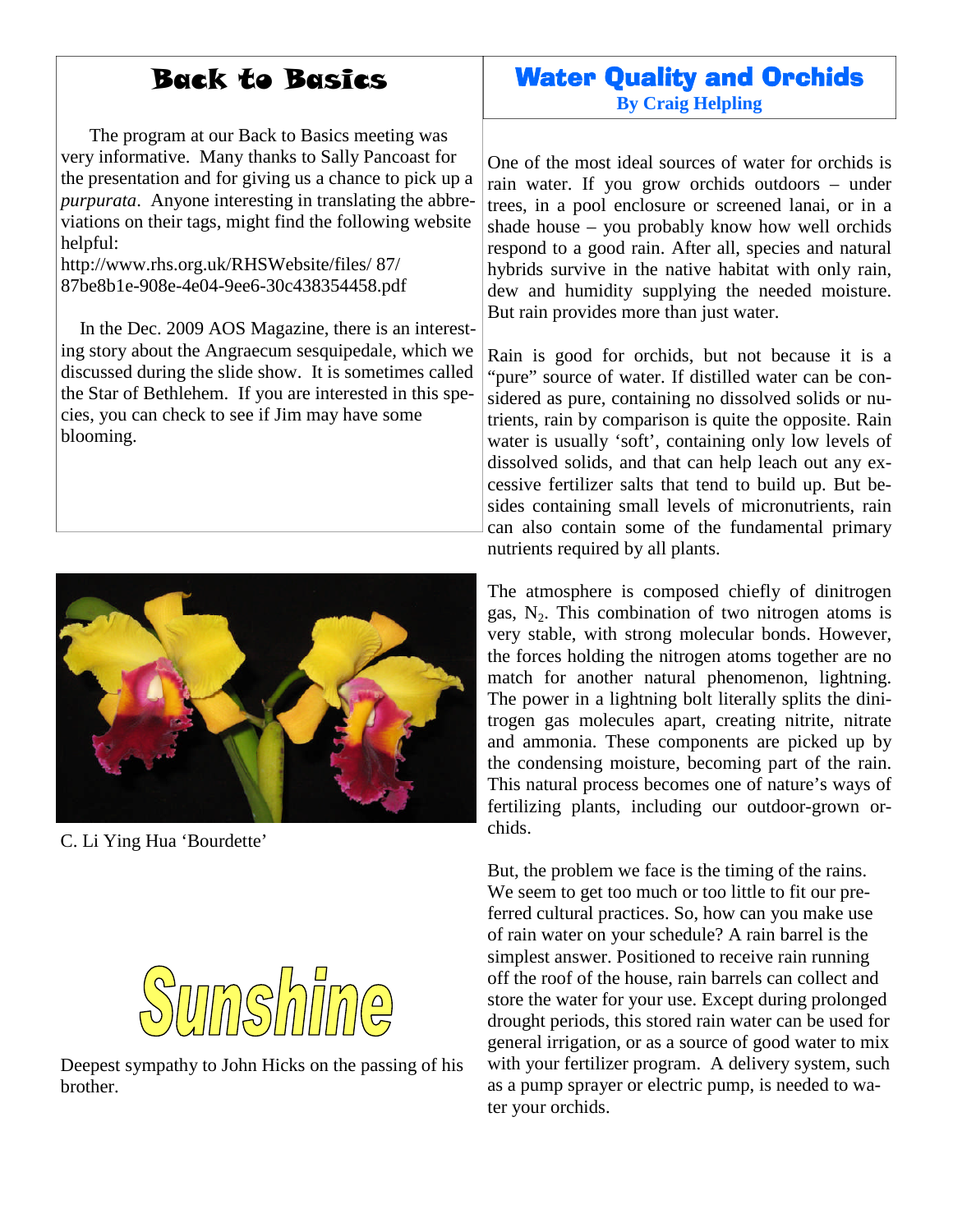

Asvtd (Ascovandorities) Prapin (at left) Grown by Betty Adamson

The compact free blooming plant has pale lavender flowers with a hint of orange in the lip. Since these are not mericlones, the colors vary slightly. The parents are Doritis pulcheriema x Ascda Pralor. The plant will rapidly send out new growths (new plants) and bloom spikes tend to rapidly follow previous blooms! It prefers bright light and is grown on the moist side. Everyone should have one of these in their collection!!

Right: Mokkara (Jitte) Grown by Rosa Blair This orchid is grown under 50% shade cloth.

Below: Ascocenda Prachit Gold X Rhy. Gigantea Grown by Joan and Ed Lehnert This orchid is grown under 50% shade cloth in a pergola on the shore of Lake Poinsett in Cocoa. Normal watering and fertilizer





## *MEMBERS AND THEIR* ORCHIDS

### Below: Blc. Copper Queen

Grown by new member Laura DeCarlo

This orchid is grown in a base of coir with a mix of medium coconut chips and charcoal. I add in Nutricote 13-13-13 fertilizer pellets. I have a watering system so that each time I water, the plants are hit with a slow release of seaweed (Maxicrop), bloom booster (Jack's or Fertilome), and Epsom Salts. It is grown in rather high light outside.